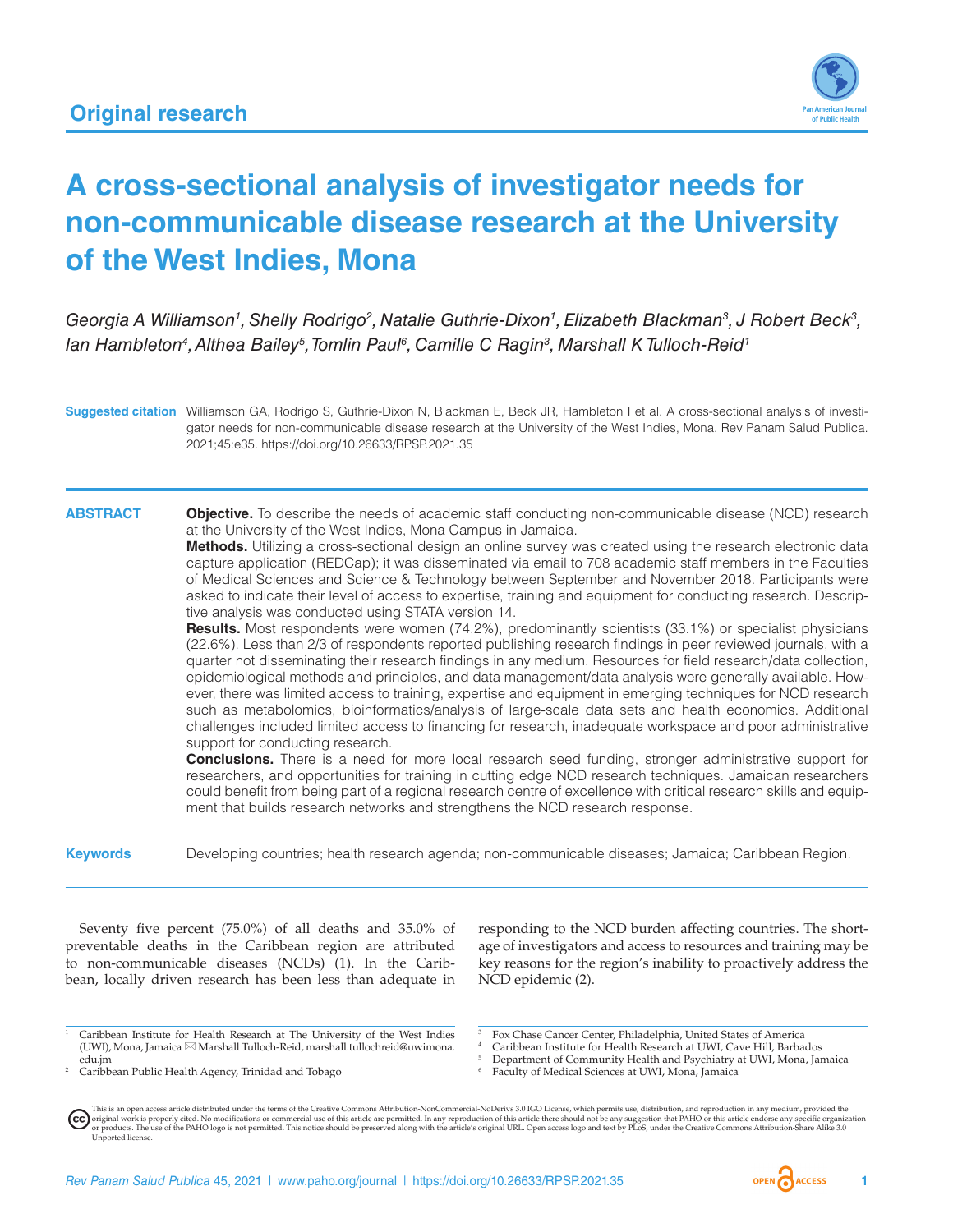Countries with low research capacity and output are at a disadvantage as they lack the ability to generate and use data for planning and the creation of new ideas to advance socially and economically (3). Because disease burden and impact are influenced by socio-demographic, cultural and environmental factors, it is important to investigate any disease in diverse settings to improve our understanding of its aetiology, prevention and control. It is therefore critical for low and middle income countries (LMICs) and small island developing states (SIDS) which share a higher NCD burden, to be actively conducting research for dealing with these conditions (4).

Additionally, LMICs and SIDS have small economies with increased vulnerability to natural disasters and climate change, have low workforce capacity and limited research infrastructure (5). Investigators in these countries have less dedicated time for scientific research due to competing responsibilities – including teaching and providing clinical care or consultancy services. Additionally, access to funding and mentorship are key challenges that hinder high quality research output (6). These LMICs as well as SIDS struggle to create a research environment that will capture data on their local situation and provide evidence for policy and action (4). Disparities in research output have become more pronounced over the last decade and while there have been some improvements in research output from LMICs, there is a considerable disparity with high income countries (HICs) (4).

In a review of published abstracts presented at the Caribbean Public Health Agency (CARPHA)(7) Meetings, most of the research consisted of surveys and simple observational studies, and not analytical studies or clinical trials that provide stronger evidence for policy. The University of the West Indies (UWI), in collaboration with the Fox Chase Cancer Center (FCCC) and the African Caribbean Cancer Consortium (AC3), was recently awarded a Planning Grant by the National Cancer Institute (NCI) to develop a Regional Centre for Research Excellence (RCRE) to help address the Caribbean's NCD research needs. As part of this process we wanted to understand the challenges that regional researchers face in relation to NCD research.

In this paper we assessed the needs of academic staff conducting non-communicable disease research at the UWI, Mona Campus in Jamaica, a middle-income small island developing state (SIDS).

# **METHODS**

The UWI is a regional Caribbean University serving over 18 English Speaking countries and territories (predominantly SIDS). Mona is the UWI's first campus and the site of the largest Faculty of Medical Sciences with significant capacity for both basic science and clinical research. The Faculty of Science and Technology has several departments which overlap with the Faculty of Medical Sciences –particularly in basic science research– and so research capacity in this Faculty would also be of interest in the NCD response.

# **Study design**

We conducted a cross-sectional, self-administered survey on NCD research needs among academic and research staff at the UWI, Mona between September and November 2018. All

academic staff from the Faculties of Science & Technology and Medical Sciences were identified through the office of the Campus Registrar and a list provided to the researchers.

The list consisted of UWI email addresses for 708 staff members who were sent an invitation to participate in the survey. Deans and relevant Heads of Department from each of the two faculties, were sensitized about the survey through emails and phone calls, and were asked to promote the survey among staff. Potential survey respondents also received email alerts two weeks prior to the circulation of the survey that provided a summary of the research objectives and the participants' role.

# **Eligibility criteria**

Persons were eligible to participate in the study if they were full-time academic staff and had a UWI email in either of the two faculties. Academic staff included lecturers, professional staff (e.g. laboratory staff) and research assistants.

#### **Survey instrument**

The research electronic data capture (REDCap) software was used to create the online data collection instrument. The survey was piloted among regional academic staff and modifications were made based on respondents, and investigators, review.

The thematic areas for the questionnaire were guided by parallel projects previously conducted in other regions around the world, and questions were adopted from three needs assessment tools. The first had been used by the Health Information and Research Unit, Ministry of Health, Bahamas in an analysis of their national health research system. The other two tools were acquired from RCREs needs assessments conducted in India and Zimbabwe that had been supported under the same NCI Planning grant mechanism (8).

The data collection instrument had 4 main sections:

- 1. Participant Demographics: education/training, academic role & classification
- 2. Previous and current research activities including disease focus, funding sources, grant administration, dissemination, collaborative networks
- 3. Access to expertise, training and equipment in the following areas: laboratory research, oncology research and care, cardiology research and care, data management & analysis, field research/data collection, health systems/economics, scientific communication
- 4. Perception of the research environment: access to funding, research policy environment, staffing, ability to collaborate, access to literature, publishing resources.

To reduce respondents' burden, sections on access to expertise, training and equipment were provided as prompts for completion only if applicable to respondents' area of work.

# **Data collection**

The survey was disseminated through the REDCap platform to all 708 email addresses from a UWI email that is used for official announcements to prevent it being rejected as spam. Respondents had the option to communicate with the project investigators via this master email or directly to the lead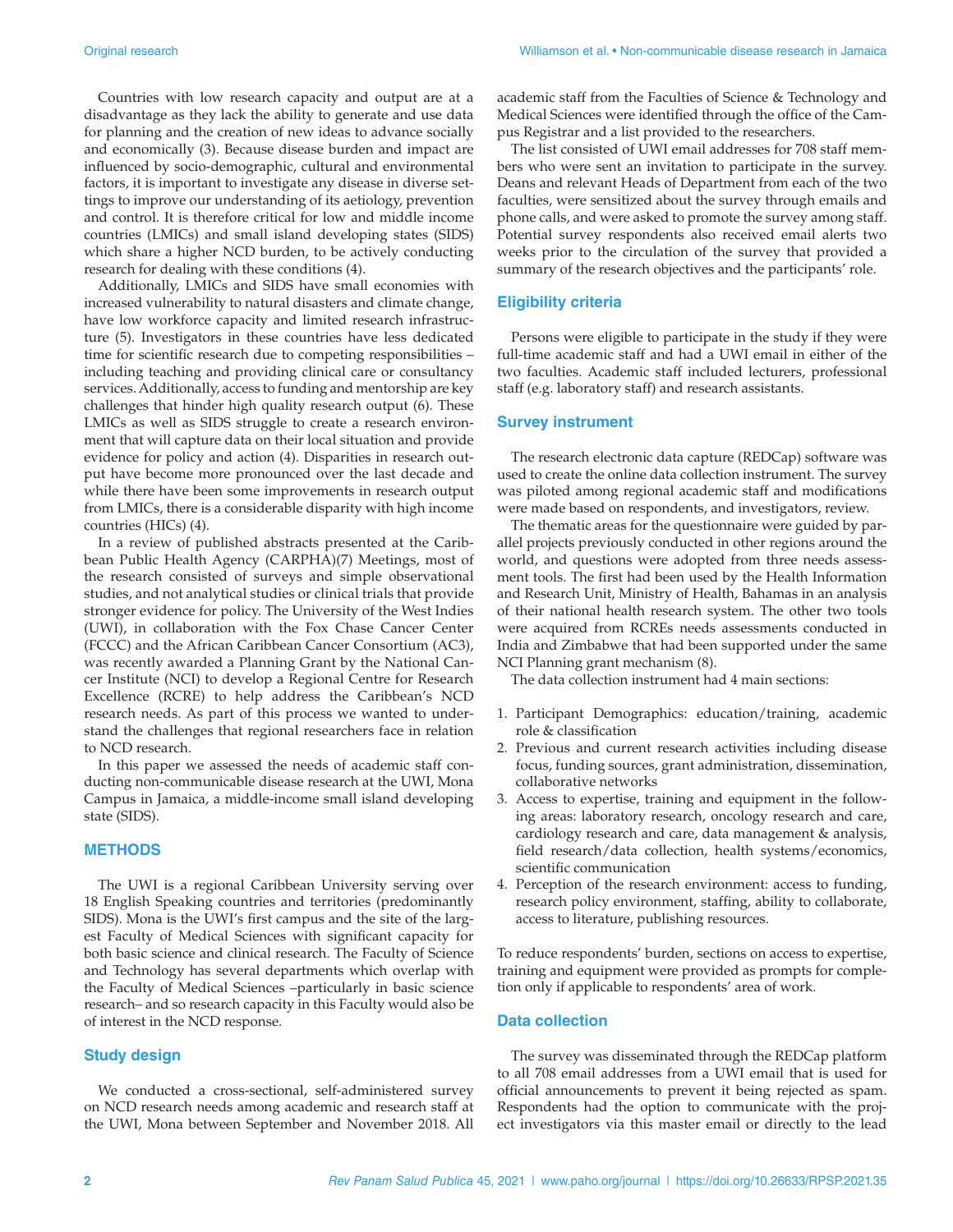investigator. The REDcap interface provided current updates on the status of each survey, that allowed for weekly reminders to be sent to respondents up to the close of the survey.

The survey was live for three months. Once commenced, each respondent was provided with a unique code linked to their email address which would allow them to access their survey responses. The option to save and return later to complete the questionnaire was linked to the code. The project team was able to provide these access codes in case respondents forgot or lost access to this code. Participants responses were entered directly, into the electronic database.

# **Analysis**

Data were exported to STATA version 14 for analysis (College Park, TX). Data from all questionnaires were used in the analysis, including those that were partially completed. Descriptive statistics of participants' responses are presented according to the main questionnaire themes. Subgroup analysis was limited by the poor response rate.

# **Ethical aspects**

This study was approved by the FCCC's Institutional Review Board (IRB). In addition, permission to approach the Faculty Members to participate in this study was obtained from the University Registrar for the Mona Campus. Respondents were informed of their autonomy to participate in the survey and their right to withdraw at any time through email correspondence. Consent was implied by their decision to complete the questionnaire.

# **RESULTS**

The staff email list provided had over 200 inactive mailboxes as a significant proportion of the staff may have been using alternate email addresses that we did not have access to. A total of 124 persons responded to the survey. Of these respondents, only 59 provided complete responses. All data provided by respondents were used when available.

# **Demographic characteristics**

The characteristics of the respondents are presented in Table 1. The majority were female faculty members (74.2%). Approximately a third (33.1%) were non-clinician scientists, 22.6% specialist physicians and 16.9% clinicians including nurses, pharmacists or physiotherapists. Most (65.8%) had a master's or higher-level degrees, with the majority ( $> 46.1 \%$ ) getting their terminal degree within the last decade. Over a third (34.5%) of the respondents spent more than half of their work time on research, while over 20.0% indicated research activities consumed more than 50% of their private time.

#### **Research activities and output**

While over 61.4% of respondents reported that their research had been published in peer-reviewed journals, about a quarter had not disseminated the findings from their research in any medium. The majority (79.0%) of current research activities were new projects. Approximately 50% of those reporting

#### **TABLE 1. Characteristics of survey respondents from UWI, 2018**

| Category                                        | Frequency (n)  | $\frac{9}{6}$ |
|-------------------------------------------------|----------------|---------------|
| Sex (N=124)                                     |                |               |
| Males                                           | 32             | 25.8          |
| Self-Reported Employment Category (N=124)       |                |               |
| Physician, specialist                           | 28             | 22.6          |
| General practitioner                            | 1              | 0.8           |
| Physician, scientist                            | 10             | 8.1           |
| Clinician (non-physician e.g. nurse/pharmacist) | 21             | 16.9          |
| Scientist (non-clinician)                       | 41             | 33.1          |
| Other                                           | 23             | 18.6          |
| <b>Education achievement (N=120)</b>            |                |               |
| Postgraduate or doctoral degree                 | 52             | 43.3          |
| Professional university based degree            | 34             | 28.3          |
| Master's degree                                 | 27             | 22.5          |
| Other                                           | $\overline{7}$ | 5.8           |
| Year Degree awarded (N=115)                     |                |               |
| 1980 - 2000                                     | 22             | 19.1          |
| 2000 - 2009                                     | 40             | 34.8          |
| 2010 - 2018                                     | 53             | 46.1          |
| Time spent on research (N=115)                  |                |               |
| At workplace                                    | 21             | 36.2          |
| < 20 %                                          | 17             | 29.3          |
| $\leq 50\%$                                     | 20             | 34.5          |
| > 50%                                           |                |               |
| Private time                                    |                |               |
| < 20 %                                          | 23             | 41.8          |
| $\leq 50\%$                                     | 21             | 47.2          |
| > 50%                                           | 11             | 20.0          |
| <b>Findings Dissemination (N=57)</b>            |                |               |
| Presentation at institution                     | 36             | 63.2          |
| Presentation outside institution                | 33             | 57.9          |
| Local peer-reviewed journal                     | 6              | 10.5          |
| Regional peer-reviewed journal                  | 1              | 1.8           |
| International peer-reviewed journal             | 28             | 49.1          |
| Book                                            | 2              | 3.5           |
| Current Research Area (N=53)                    |                |               |
| Clinical                                        | 15             | 28.3          |
| Epidemiological                                 | 12             | 22.6          |
| <b>Basic</b>                                    | 10             | 18.9          |
| Behavioral                                      | 7              | 13.2          |
| Other                                           | 7              | 13.1          |

current studies were in the areas of clinical or epidemiological research.

# **Lab and clinical expertise**

Participants indicated that they had access to expertise in most areas of laboratory research except for metabolomics (Table 2). They also reported limited access to training and facilities requiring this approach to analysis. Expertise in oncology and cardiology was adequate and accessible, however, access to training and specialist equipment particularly in palliative care and radiotherapy were low (results not shown).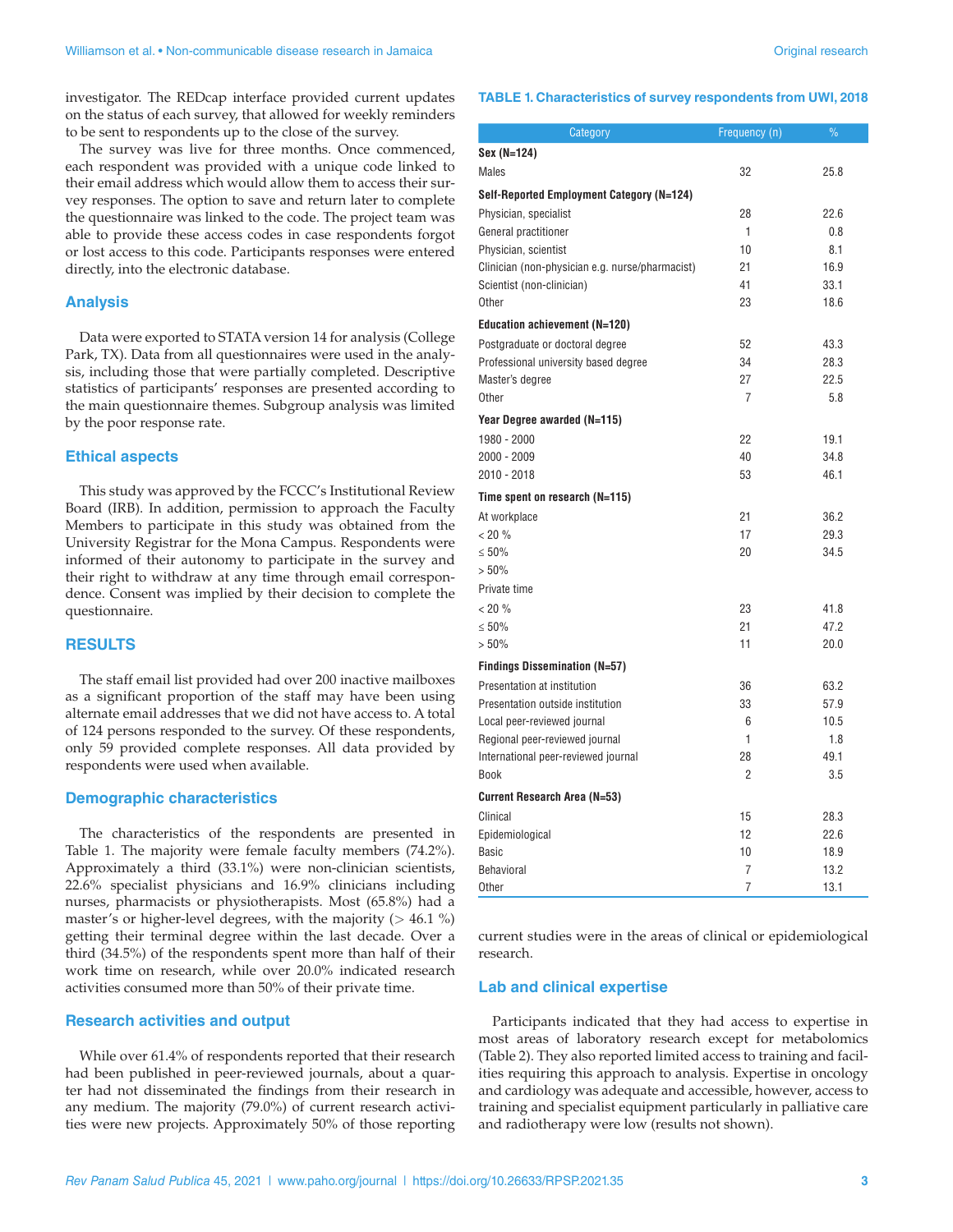**TABLE 2. Proportion of respondents indicating access to expertise, training and laboratory research and data management, 2018**

|                                         | <b>Expertise</b><br>$n$ (%) | <b>Training</b><br>$n$ (%) | <b>Equipment</b><br>$n$ (%) |  |
|-----------------------------------------|-----------------------------|----------------------------|-----------------------------|--|
| Laboratory research (N=24)              |                             |                            |                             |  |
| <b>Metabolomics</b>                     | 3(12.5)                     | 1(4.2)                     | 4(16.7)                     |  |
| Genetics                                | 10(41.7)                    | 4(16.7)                    | 6(25.0)                     |  |
| Molecular biology                       | 17(68.0)                    | 5(20.0)                    | 11(45.8)                    |  |
| Cell biology                            | 11(45.8)                    | 4(16.7)                    | 6(25.0)                     |  |
| Biochemistry                            | 22(88.0)                    | 11(44.0)                   | 9(36.0)                     |  |
| Animal studies                          | 13(52.0)                    | 8(32.0)                    | 9(36.0)                     |  |
| Natural products research               | 14 (58.3)                   | 10(41.7)                   | 11 (45.8)                   |  |
| Data management/data<br>analysis (N=50) |                             |                            |                             |  |
| Database development/<br>maintenance    | 22 (44.0)                   | 16 (32.0)                  | 18 (36.0)                   |  |
| Basic statistical analysis              | 46 (92.0)                   | 36 (72.0)                  | 41 (82.0)                   |  |
| Advanced statistical analysis           | 30(60.0)                    | 18 (36.0)                  | 27 (54.0)                   |  |
| Bioinformatics and large<br>datasets    | 9(18.0)                     | 4(8.0)                     | 3(6.0)                      |  |

### **Research expertise**

Most respondents reported adequate access to expertise, training and equipment in field research/data collection, epidemiological methods & principles and scientific communication (Table 3). However, access to expertise and training in health systems/economics was low. Another under-resourced area was database development/maintenance and analysis for bioinformatics and large-scale datasets.

#### **Perception of research environment**

Overall, perception of the research environment by the respondents was poor (Table 4). Most persons indicated that there was little funding for research despite a belief that this was being used to shape health policy. They felt that enough local research was not being performed. They also had challenges identifying adequate sources of local funding and were not aware of a clear national research agenda. Workspace and facilities to conduct health research were inadequate. Nevertheless, most respondents believed that they were adequately trained to conduct health research and that forums for discussing, disseminating and publishing of findings were adequate. Research collaborations were actively encouraged, and seminars, mentorship and research group meetings were a part of routine activities taking place within their departments.

# **DISCUSSION**

Most respondents had experience conducting research in areas such as natural/biological sciences, medical/clinical sciences, population/public health, and health systems/ policy/services but had limited access to cutting edge NCD techniques and equipment. Additional local or seed funds for research, improved research infrastructure, stronger research **TABLE 3. Proportion of respondents indicating access to expertise and training for field research, health systems research, epidemiological methods and scientific communication, 2018**

|                                               | <b>Expertise</b><br>$n$ (%) | <b>Training</b><br>$n$ (%) |
|-----------------------------------------------|-----------------------------|----------------------------|
| Field research /data collection (N=39)        |                             |                            |
| Subject recruitment/retention                 | 26 (66.7)                   | 22(56.4)                   |
| Development of data collection instrument     | 30 (76.9)                   | 22(56.4)                   |
| Acquisition and processing of samples         | 28 (71.8)                   | 23(59.0)                   |
| Health systems/economics (N=19)               |                             |                            |
| Health policy                                 | 7(36.8)                     | 2(11.8)                    |
| Programme, planning and evaluation            | 10(52.6)                    | 5(29.4)                    |
| Implementation science                        | 8(42.1)                     | 5(29.4)                    |
| Health services delivery                      | 8 (42.1)                    | 3(17.6)                    |
| <b>Health economics</b>                       | 2(10.5)                     | 2(11.8)                    |
| Epidemiological methods and principles (N=36) |                             |                            |
| Surveillance and descriptive epidemiology     | 28 (77.8)                   | 23 (63.9)                  |
| Epidemiologic study design                    | 29 (80.6)                   | 26 (72.2)                  |
| Systematic reviews and meta-analysis          | 20 (55.6)                   | 18(51.4)                   |
| Scientific communication (N=42)               |                             |                            |
| Grant/proposal writing                        | 32 (76.2)                   | 18 (42.9)                  |
| Manuscript preparation                        | 32 (76.2)                   | 23 (54.8)                  |
| Oral presentation                             | 38 (90.5)                   | 26 (61.9)                  |
| Poster presentation                           | 34 (81.0)                   | 20 (47.6)                  |

administrative support and a more systematic approach to the communication and dissemination of local research findings were critical needs that limited the NCD research response.

Despite improvements in the expertise for research in developing regions through research partnerships in the last 2 decades (9), there is need for more research examining risk factors for disease and associated disparities (10). While expertise in clinical aspects of care and epidemiological research for NCD were readily available, proficiency in other critical areas that are important to responding to the NCD epidemic (metabolomics, large scale datasets, data management) were not readily available and opportunities for training and capacity building were limited. Other areas that required strengthening were in health systems research and health economics.

# **Financing**

Inadequate research funding was an unmet need reported by investigators in this survey, consistent with reports from other LMICs (10, 11). Limited administrative support for grant preparation and management, unsatisfactory workspace and limited access to key journals also result from this restricted access to research funding. A recent report by the Department for International Development (DFID) recommended that funding for research should take a holistic approach that targets the individual, institutions and research environment for sustainable capacity building in low resourced setting (10). Research success can generate additional funding for more research and help build the required research infrastructure and support systems.

The publication of research findings is critical for improving access to competitive international funding opportunities,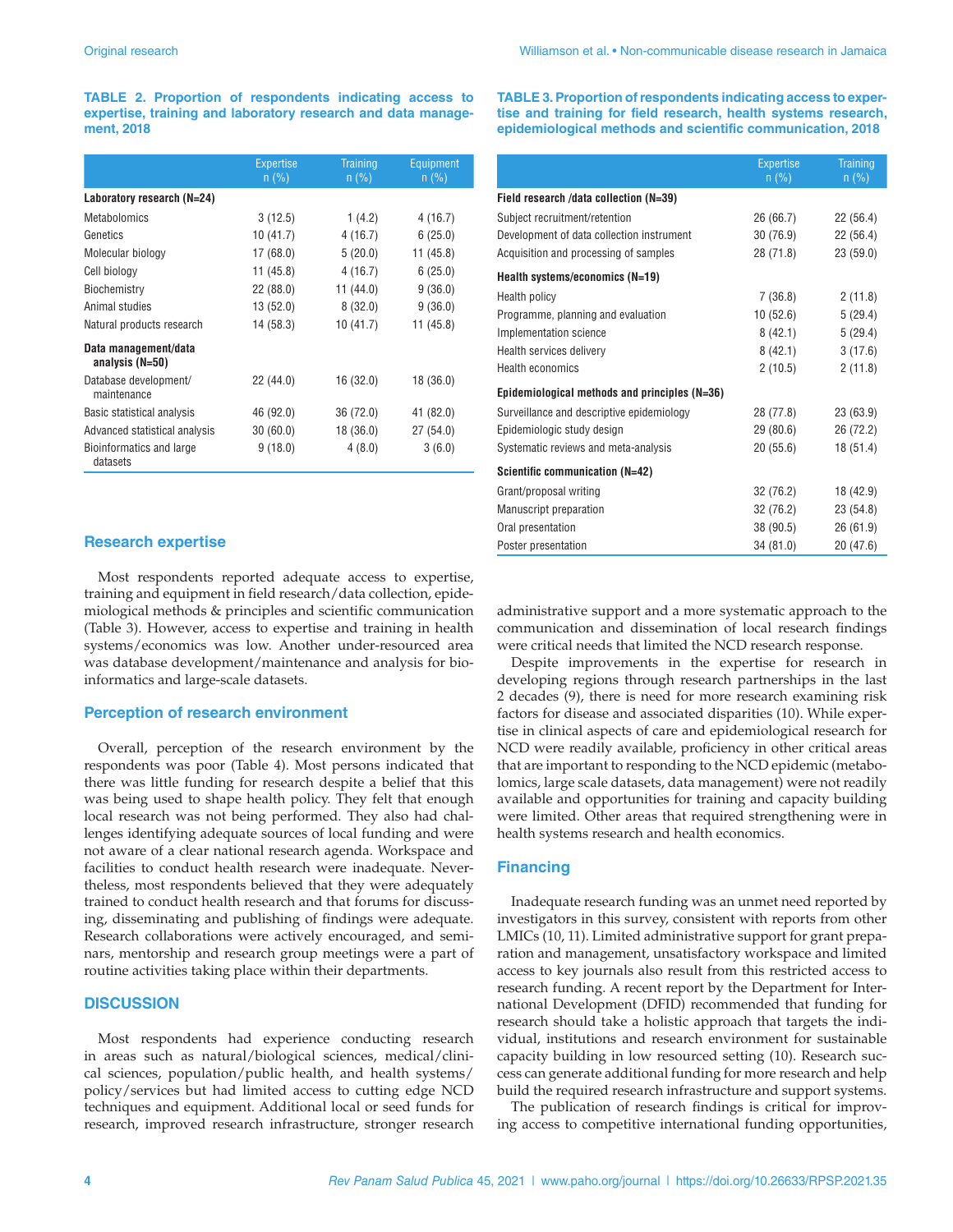#### **TABLE 4. Perception of research environment by respondents at the UWI, 2018**

| Country policy environment                                                                                   | <b>Strongly agree</b><br>$n$ (%) | Agree<br>n (%) | <b>Disagree</b><br>$n$ (%) | <b>Strongly disagree</b><br>$n$ (%) | Don't know<br>$n$ (%) |
|--------------------------------------------------------------------------------------------------------------|----------------------------------|----------------|----------------------------|-------------------------------------|-----------------------|
| 1. Allocation and grant funding for health research projects is encouraging in<br>the local environment      | 5(8.5)                           | 8(13.6)        | 23(38.0)                   | 15(25.4)                            | 8(13.6)               |
| 2. Allocation and grant funding for health research projects is encouraging in<br>the regional environment   | 5(8.5)                           | 7(11.0)        | 24 (40.7)                  | 12(20.3)                            | 11(18.6)              |
| 3. Research findings are usually used to shape health policy in my country                                   | 4(6.8)                           | 28 (47.5)      | 16(27.1)                   | 3(5.1)                              | 8(13.6)               |
| 4. There is enough national health research produced to address specific<br>national health issues           | 0(0.0)                           | 6(10.2)        | 31(52.5)                   | 16(27.1)                            | 6(10.2)               |
| 5. There are sufficient health researchers in my country                                                     | 1(1.7)                           | 9(15.3)        | 28 (47.5)                  | 16(27.1)                            | 5(8.5)                |
| 6. There exists a clear national research agenda                                                             | 3(5.1)                           | 8(13.6)        | 30(50.9)                   | 11(18.6)                            | 7(11.9)               |
| <b>Collegiality, expertise and collaboration</b>                                                             | <b>Strongly agree</b>            | Agree          | <b>Disagree</b>            | <b>Strongly disagree</b>            | Don't know            |
| 1. There are ample opportunities to present and discuss findings                                             | 3(5.1)                           | 32 (54.2)      | 11(18.6)                   | 7(11.9)                             | 6(10.2)               |
| 2. There are sufficient opportunities to publish results                                                     | 3(5.1)                           | 26(44.1)       | 17(28.8)                   | 8(13.6)                             | 5(8.5)                |
| 3. I know where to go if I need help with a research project                                                 | 6(10.2)                          | 35(59.3)       | 10(16.0)                   | 6(10.2)                             | 2(3.4)                |
| <b>Research infrastructure</b>                                                                               | <b>Strongly agree</b>            | Agree          | <b>Disagree</b>            | <b>Strongly disagree</b>            | Don't know            |
| 1. I am satisfied with the local ethics committee(s)                                                         | 2(3.4)                           | 23(38.0)       | 11(18.6)                   | 14(23.7)                            | 9(15.3)               |
| 2. I feel adequately trained to conduct health research                                                      | 7(11.9)                          | 22 (37.3)      | 18(30.5)                   | 10(16.0)                            | 2(3.4)                |
| 3. Administrative support for research activities is adequate                                                | 2(3.4)                           | 5(8.5)         | 24 (40.7)                  | 24 (40.7)                           | 4(6.8)                |
| 4. I am able to access literature such as journals and manuscripts through the<br>channels of the university | 3(5.1)                           | 24 (40.7)      | 14 (23.7)                  | 15(25.4)                            | 3(5.1)                |
| 5. The literature and informational sources provided by the university are<br>adequate for meeting my needs  | 2(3.4)                           | 12(20.3)       | 25(42.4)                   | 14(23.7)                            | 6(10.2)               |
| 6. The workspace and facilities to conduct health research are adequate                                      | 0(0.0)                           | 6(10.2)        | 29 (49.2)                  | 17(28.8)                            | 7(11.9)               |

identifying research partners and incorporating these findings into policy. While most of the published research at UWI were in global peer reviewed journals, one in four research projects conducted by the investigators sampled were not published. Competing routine activities may hinder investigators from greater participation in publishing research. The absence of a publishing culture, rejection anxiety and awareness of journals have also been identified as barriers to publishing for investigators in low resourced settings (12). Limited funding for publication charges may also be an inhibiting factor. Globally, LMIC investigators continue to be underrepresented in published literature (13). Prioritizing funding to foster research culture and providing resources for participation at international research conferences may increase motivation for publishing (10).

# **Local research**

Investigators believed that there is not a clear national research agenda and that there is not enough local research to address national health problems. This assessment of the national research landscape speaks to the challenges within the current environment to meet the needs of stakeholders, which are consistent across the Caribbean (14). A government lead research agenda can facilitate prioritizing of research needs, advocates for partnerships and buy in from stakeholders to promote meaningful change (11,15,16). Jamaica for instance, though the Ministry of Health and Wellness has an essential national health committee that prioritizes research areas, has advocated for seed funding for graduate students at each of the islands major universities and recently launched a J\$50.0M fund

to find solutions to problems in public health (17,18). However, this is not always feasible in SIDSs where resource allocation for research is not readily available.

# **Mentorship and training**

There is no structured mentorship programme for academic staff within the UWI (19). Mentorship is a tool of transformation that guides individuals at varying stages of career development in achieving full potential (20), and provides sustainable human resource for continued participation in research. Currently, most mentorship takes place through graduate programmes between supervisors and graduate students (19) but there are limited opportunities for post-doctoral fellowships and guidance support for new faculty. Mentorship in this critical window sets the stage for a successful research career.

Respondents indicated that a considerable amount of time was spent outside of work on research activities. This may suggest that there are competing demands on time due to teaching or administration commitments, or inadequate access to academic and administrative support staff, requiring that they utilize personal time to meet their research targets. Intervention on research needs and capacity among health professionals from India and Nepal found that research is seen as an integral part of education and career advancement; however, this was threatened by restrictions in training and mentorship (4). Other research enhancement activities highlighted by respondents are facilitated at the department/unit level, illustrating the need for an organizational driven research culture that will generate activities and programmes for mentorship/training of both staff and students for a sustainable research future.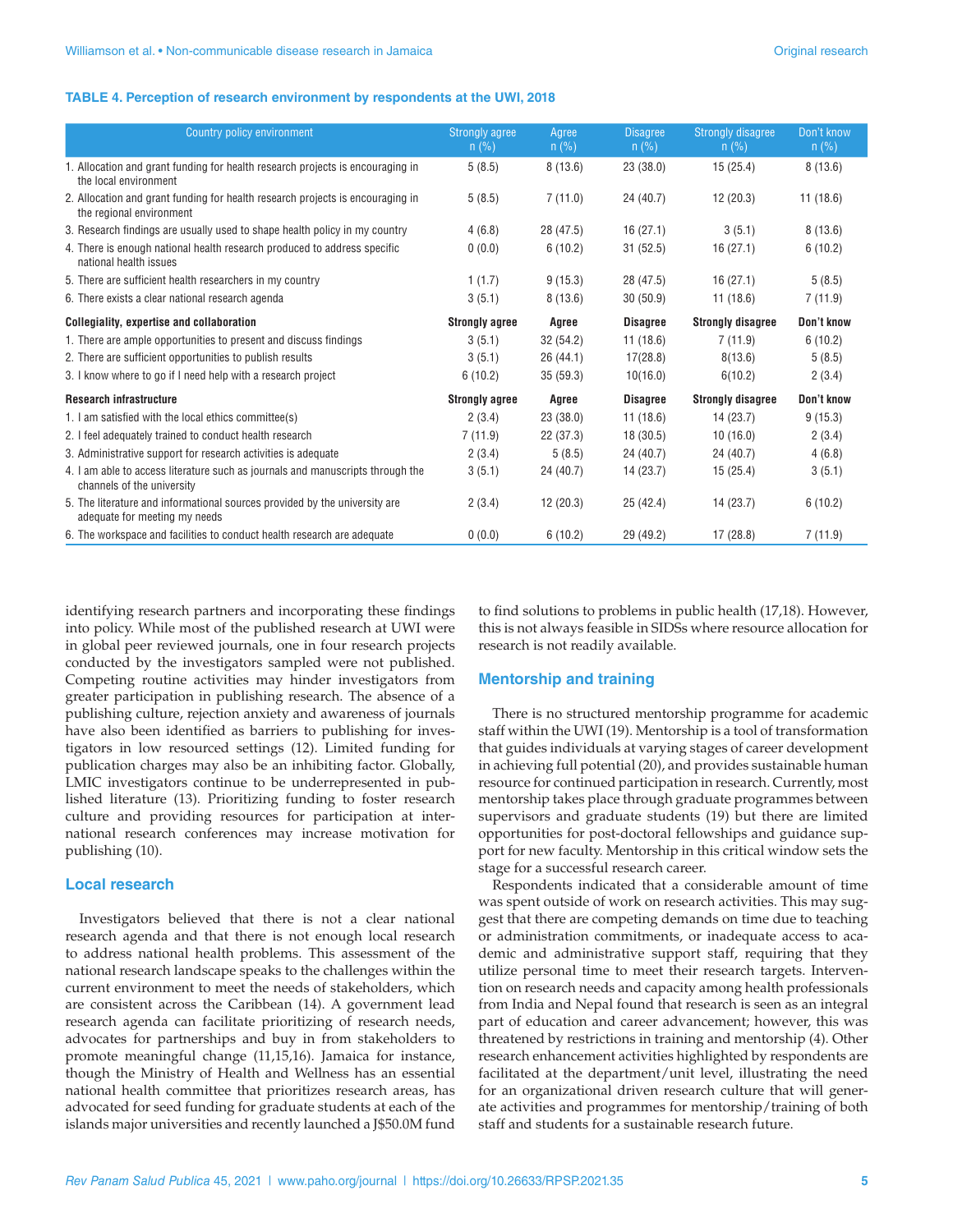Partnerships between HICs and LMICs have been forged to strengthen the fight against modern day public health challenges. Access to funding, knowledge/skills transfer, resource development, fellowships, scholarships, mentorships and other training opportunities have been made available to new and seasoned investigators from LMIC across Asia and Africa (21,22). These collaborations/partnerships have proven effective over the years as they have aided in the strengthening of local research culture and the production of research output that are locally relevant (23).

# **Research collaboration**

There has been a global push to improve research capacity in developing regions by providing opportunities for training, infrastructure modernization and acquisition of tools through partnerships that will expand the landscape for locally driven research in these countries. An example of this is the UWI partnership with FCCC and the African Caribbean Cancer Consortium (AC3) that has culminated this 13 years collaboration in cancer research between UWI, other regional partners and HICs investigators has resulted in numerous Caribbean-led research outputs (24-27). The solidification of this partnership through this NCI-funded award has furthered opportunity for training and research enhancement, through exchange visits for grants administration, laboratory and pathology training, as well as opportunities to mentor early stage UWI investigators in the preparation of NIH career development grant applications. Additionally, the Faculty of Medical Sciences at the UWI, Mona has over the past 5 years developed a partnership with the State University of New York (SUNY) which has so far generated resources for training and research in infectious diseases. The NCDs are also on the agenda for this collaboration. The Harvard Bernard Lown Scholarship programme also provides opportunities for researchers in developing countries to advance their skills through training in research for cardiovascular disease prevention. This programme provides small grants for undertaking research in the home country of the awarded individuals (28). Thus, contributing to the production of indigenous research that is key to building the evidence based for policy and planning. Investigators from the UWI have also benefited from this scholarship programme. Other examples of individual scientist awards include the 'Career Development Programme' between the World Health Organization and NIH, and the Emerging Global Leader Award Program offered through the NIH Fogarty International Centre (23,29).

While partnerships and collaborative relationships initiated by global institutions have operated for over half a century in LMICs. The need to strengthen the participant home institutions to absorb and utilize these skills as well as sustain these interventions is also a critical aspect of capacity building that should not be ignored (9). Other factors that impact motivation for research engagement among faculty, and academics such as terms of employment, appraisal and reward systems can dampen the impact of capacity building interventions if not addressed.

# **Limitations**

One of the main limitations of this study was the poor response rate. Competing interests may have contributed to the poor response rate as it was conducted during the first

semester of the academic year; however, participants had up to 3 months to attempt the survey. In addition, there is a possibility of response bias with active researchers more likely to answer the survey. This may have resulted in overestimation of the skills and research enhancement activities that are taking place in the University. Finally, respondents may have felt the survey was too lengthy leading to a lot of incomplete responses; however, these challenges are not unique to online surveys. Further exploration of some of these issues with key informant interviews and focus groups among faculty members may be helpful in addressing some of these concerns and identifying possible solutions.

#### **Recommendations**

The social accountability framework should be used to develop a research enterprise through partnerships with academia, government and non-governmental agencies to address the priority health needs of society (30). In addition, developing strategic relations with ministries of health and other stakeholders in the region is key to the creation of a framework that will directly address the human resource deficiencies in regional scientific research. Prioritizing career development programmes, scholarships and grants for postgraduate training locally and with internationally recognised institutions, should be pursued to increase competency and sustainability in critical areas. Other efforts to lobby regional governments and build strategic partnerships with the private sector (medical insurance, pharmaceutical industry, health care delivery and medical diagnostics) to strengthen research should be encouraged. Finally, assessments are needed to determine the state of research infrastructure, tools and equipment to increase the potential for more sophisticated studies and increase research output for responding to local and regional NCD challenges.

# **Conclusion**

Our findings suggest that LMIC investigators are faced with several challenges that affect their NCD-related research output. In addition to funding, there is a need to support the research infrastructure including stronger administrative support, protected research time, physical research space and equipment, and access to training and specialist resources. The UWI provides an opportunity for advancing the research milieu as the cadre of faculty and existing resources can be harnessed to strengthen regional NCD response. We believe a Centre of Research Excellence mindful of current research needs can provide regional methodological and laboratory support. This may be a cost-effective approach to strengthen the UWI Mona Campus and, in turn, the regional response to the NCD epidemic.

**Authors contributions.** CR, JRB and MTR conceived and planned the study. GW, SR, NGD, EB, CR and MTR designed the instrument. GW, NGD and MTR collected, analysed and interpreted the data. GW and MTR wrote the paper, with editing and reviewing by all authors. All authors reviewed and approved the final version.

**Acknowledgements.** The authors thank the survey respondents, and the Health Information and Research Unit, Ministry of Health, Bahamas (Drs. Camille S. Nairn, Donald Simeon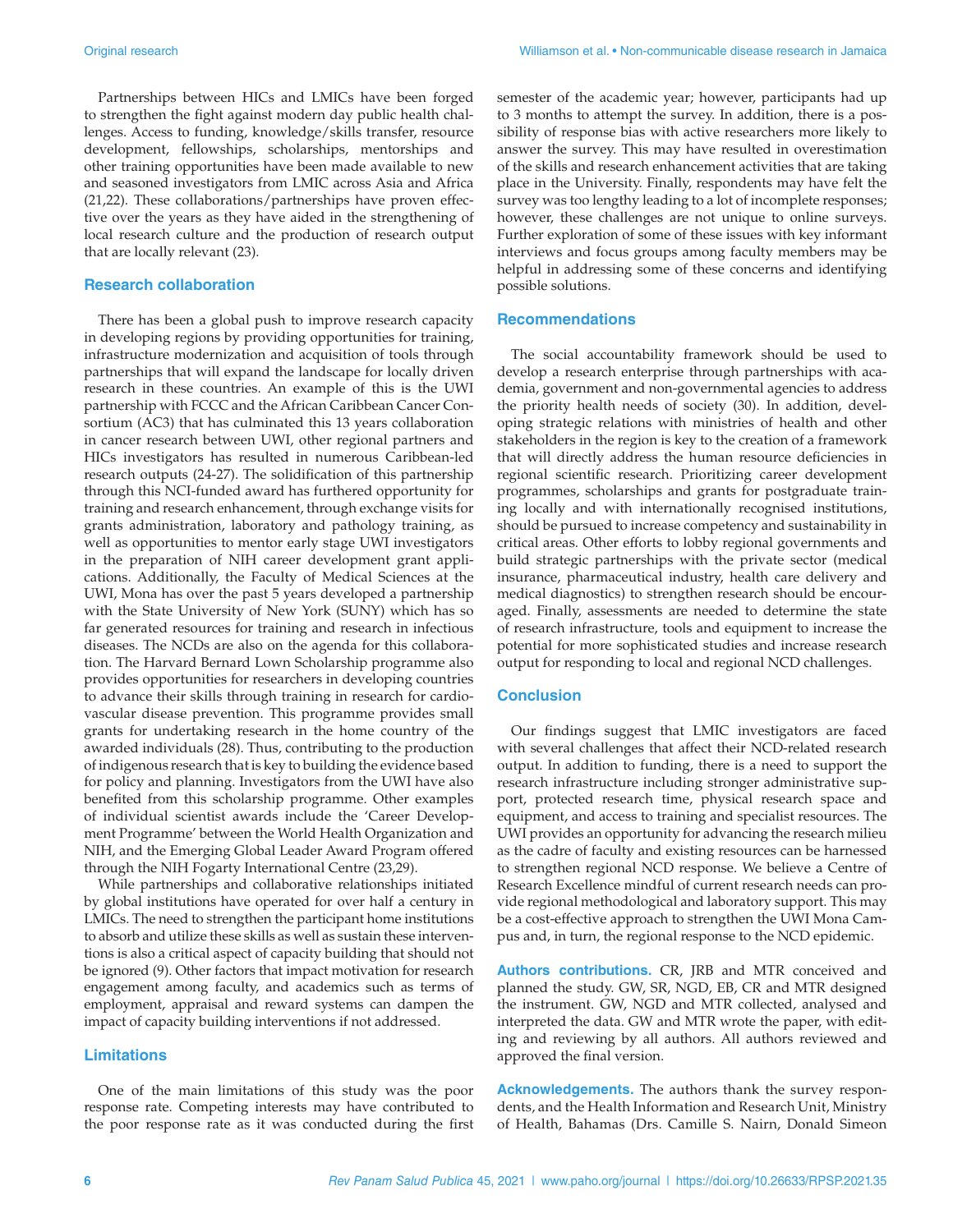and Ms.Nanika Brathwaite-Clarke) and Dr. Morton Anthony Frankson from the UWI, Bahamas for facilitating the adaption of their national tool for use in this study. We also thank the Office of the Campus Registrar and members of the African Caribbean Cancer Consortium (AC3) for their support in the execution of this survey.

**Funding.** This study was supported in part by Grant 5P20CA219204 to MTR, CR, JRB and AB as well as Grant CCSGCA006927 to JRB. The sponsors did not influence any aspect of this research design, collection, analysis, writing, or decision to publish these results.

**Conflicts of interests.** None declared.

**Disclaimer.** Authors hold sole responsibility for the views expressed in the manuscript, which may not necessarily reflect the opinion or policy of the RPSP/PAJPH and/or PAHO.

# **REFERENCES**

- 1. WHO. Non-communicable diseases in the Americas: Quick facts and figures. In: PAHO, editor. WHO; 2015. p. 2.
- 2. Engelgau MM, Sampson UK, Rabadan-Diehl C, Smith R, Miranda J, Bloomfield GS, et al. Tackling NCD in LMIC: Achievements and Lessons Learned From the NHLBI-UnitedHealth Global Health Centers of Excellence Program. Global Heart. 2016;11(1):5-15.
- 3. Dianis NL, Wolbach TL, Spiegelman M. The NHLBI–United-Health Global Health Centers of Excellence Program: Assessment of Impact of Federal Funding Through a Social Network Analysis. Global Heart. 2016;11(1):145.
- 4. Varadaraj V, Ranjit A, Nwadiuko J, Canner J, Diener-West M, Schneider EB, et al. Towards diaspora-driven research capacity strengthening in low- and middle-income countries: results from India and Nepal. International Health. 2018:ihy076-ihy.
- 5. Kaser M, Maure C, Halpaap BM, Vahedi M, Yamaka S, Launois P, et al. Research Capacity Strengthening in Low and Middle Income Countries - An Evaluation of the WHO/TDR Career Development Fellowship Programme. PLoS Negl Trop Dis. 2016;10(5):e0004631.
- 6. Bloomfield GS, Xavier D, Belis D, Alam D, Davis P, Prabhakaran D, et al. Training and capacity building in LMIC for research in heart and lung diseases: the NHLBI–UnitedHealth Global Health centers of excellence program. Global Heart. 2016;11(1):17-25.
- 7. Williamson GR, S. Ragin, CC. Blackman, E. Beck, JR. Tulloch-Reid, MK. An evaluation of regional cardiovascular disease and cancer research needs using conference abstracts. 64th Annual CARPHA Health Research Conference 2019 19 June 2019; Trinidad & Tobago. West Indian Med J. 2019;68:1-84; p. 79.
- 8. NIH. CGH Announces Recipients of Regional Centers of Research Excellence (RCREs) P20 Grant Awards; 2016.
- 9. Tulloch-Reid MK, Saravia NG, Dennis RJ, Jaramillo A, Cuervo LG, Walker SP, et al. Strengthening institutional capacity for equitable health research: lessons from Latin America and the Caribbean. BMJ (Clinical research ed). 2018;362:k2456.
- 10. Conalogue DM, Kinn S, Mulligan J-A, McNeil M. International consultation on long-term global health research priorities, research capacity and research uptake in developing countries. Health Res Pol Syst. 2017;15(1):24.
- 11. Bowsher G, Papamichail A, El Achi N, Ekzayez A, Roberts B, Sullivan R, et al. A narrative review of health research capacity strengthening in low and middle-income countries: lessons for conflict-affected areas. Glob Health. 2019;15(1):23.
- 12. Sumathipala A, Siribaddana S, Patel V. Under-representation of developing countries in the research literature: ethical issues arising from a survey of five leading medical journals. BMC Medical Ethics. 2004;5(1):5.
- 13. Iyer AR. Authorship trends in the Lancet global health. Lancet Glob Health. 2018;6(2):e142.
- 14. Murphy MM, Unwin N, Samuels T, Hassell TA, Bishop L, Guell C. Evaluating policy responses to noncommunicable diseases in seven Caribbean countries: challenges to addressing unhealthy diets and physical inactivity. Rev Panam Salud Publica. 2019;42:e174.
- 15. Hassell T, Hennis A. Chronic disease challenges in the Caribbean. Global Heart. 2016;11(4).
- 16. Anauati MV, Galiani S, Weinschelbaum F. The rise of noncommunicable diseases in Latin America and the Caribbean: challenges for public health policies. Lat Am Econ Rev. 2015;24(1):11.
- 17. MOH. \$50M Available for Wellness Research: Ministry of Health and Wellness; 2019 [cited 2019 Dec 2019]. Available from: [https://](https://www.moh.gov.jm/50m-available-for-wellness-research/) [www.moh.gov.jm/50m-available-for-wellness-research/](https://www.moh.gov.jm/50m-available-for-wellness-research/).
- 18. Angus GL. Health Minister Encourages Researchers To Utilise Fund Online: Jamaica Information Service 2019 [Available from: [https://](https://jis.gov.jm/health-minister-encourages-researchers-to-utilise-fund/) [jis.gov.jm/health-minister-encourages-researchers-to-utilise-fund/.](https://jis.gov.jm/health-minister-encourages-researchers-to-utilise-fund/)
- 19. UWI. Annual Report 2018-2019 Maximizing Our Resources for a Sustainable Future. The University of the West Indies; 2019.
- 20. Hamer DH, Hansoti B, Prabhakaran D, Huffman MD, Nxumalo N, Fox MP, et al. Global health research mentoring competencies for individuals and institutions in low-and middle-income countries. Am J Trop Med Hyg. 2019;100(1\_Suppl):15-9.
- 21. Minja H, Nsanzabana C, Maure C, Hoffmann A, Rumisha S, Ogundahunsi O, et al. Impact of health research capacity strengthening in low- and middle-income countries: the case of WHO/TDR programmes. PLoS Negl Trop Dis. 2011;5(10):e1351.
- 22. Mensah GA. Training in Cardiovascular Epidemiology and Prevention: A 50-Year Journey From Makarska to Goa. Global Heart. 2018;13(4):355-62.
- 23. Dean L, Njelesani J, Smith H, Bates I. Promoting sustainable research partnerships: a mixed-method evaluation of a United Kingdom-Africa capacity strengthening award scheme. Health Res Pol Syst. 2015;13:81.
- 24. Foster K, Younger N, Aiken W, Brady-West D, Delgoda R. Reliance on medicinal plant therapy among cancer patients in Jamaica. Cancer Causes Control. 2017;28(11):1349-56.
- 25. Tulloch-Reid MK, McFarlane-Anderson N, Bennett FI, Aiken WD, Jackson MD. Effects of cholesterol, C-reactive protein, and interleukin-6 on prostate cancer risk in a population of African ancestry. Cancer Causes Control. 2017;28(11):1313-21.
- 26. Ragin C, Blackman E, Roberts R, Butler R, Gathere S, Halliday D, et al. Cancer in populations of African Ancestry: studies of the African Caribbean Cancer Consortium. Springer; 2017.
- 27. Gibson TN, McNaughton DP, Hanchard B. Sinonasal malignancies: incidence and histological distribution in Jamaica, 1973–2007. Cancer Causes Control. 2017;28(11):1219-25.
- 28. HLS. The Bernard Lown Scholars in Cardiovascular Health Program Online: Harvard College; 2019 [cited 2019 November 20]. Available from: [https://www.hsph.harvard.edu/lownscholars/.](https://www.hsph.harvard.edu/lownscholars/)
- 29. NIH. Fogarty allocates \$4M to support early-career scientists Online Fogarty International Center 2020 [cited 2020 2 November 2020]. Volume 19, Number 5:[Available from: [https://www.fic.](https://www.fic.nih.gov/News/GlobalHealthMatters/september-october-2020/Pages/emerging-global-leader-k43-awards.aspx?utm_medium=email&utm_campaign=ghm&utm_source=ghm2020october) [nih.gov/News/GlobalHealthMatters/september-october-2020/](https://www.fic.nih.gov/News/GlobalHealthMatters/september-october-2020/Pages/emerging-global-leader-k43-awards.aspx?utm_medium=email&utm_campaign=ghm&utm_source=ghm2020october) [Pages/emerging-global-leader-k43-awards.aspx?utm\\_medium=](https://www.fic.nih.gov/News/GlobalHealthMatters/september-october-2020/Pages/emerging-global-leader-k43-awards.aspx?utm_medium=email&utm_campaign=ghm&utm_source=ghm2020october) [email&utm\\_campaign=ghm&utm\\_source=ghm2020october](https://www.fic.nih.gov/News/GlobalHealthMatters/september-october-2020/Pages/emerging-global-leader-k43-awards.aspx?utm_medium=email&utm_campaign=ghm&utm_source=ghm2020october).
- 30. Boelen C, Woollard R. Social accountability: the extra leap to excellence for educational institutions. Med Teach. 2011;33(8):614-9.

Manuscript received on 24 August 2020; revised version accepted for publication on 9 November 2020.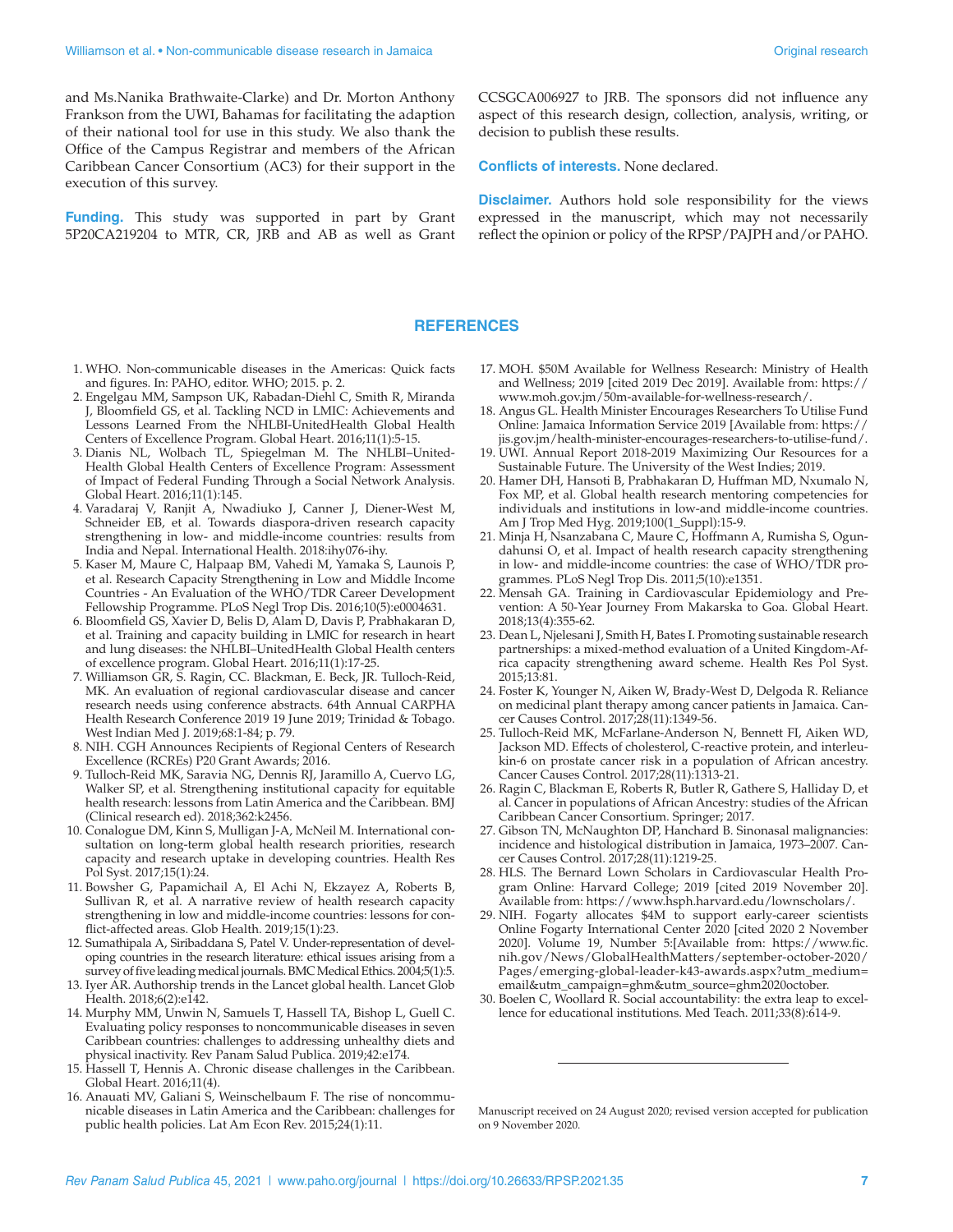# **Análisis transversal de las necesidades de los investigadores de las enfermedades no transmisibles en la Universidad de las Indias Occidentales en Mona**

**RESUMEN Objetivo.** Describir las necesidades del personal académico que investiga las enfermedades no transmisibles (ENT) en el Campus de Mona de la Universidad de las Indias Occidentales, en Jamaica.

**Métodos.** Mediante un diseño transversal, se elaboró una encuesta en línea con RedCap, una aplicación para la captura de datos electrónicos para la investigación, y se divulgó por correo electrónico a los 708 miembros del personal académico de las Facultades de Ciencias Médicas y Ciencia y Tecnología entre septiembre y noviembre del 2018. Se pidió a los participantes que indicaran su nivel de acceso a conocimientos, capacitación y equipo para llevar a cabo investigaciones. El análisis descriptivo se realizó con STATA, versión 14.

**Resultados.** La mayoría de los entrevistados fueron mujeres (74,2%), predominantemente científicas (33,1%) o médicas especialistas (22,6%). Menos de dos terceras partes de los entrevistados informó que publicaban los resultados de sus investigaciones en revistas arbitradas y una cuarta parte declaró que no divulgaba los resultados de sus investigaciones en ningún medio. Por lo general, tenían a su disposición recursos para la investigación de campo o la recopilación de datos, métodos y principios epidemiológicos, así como para la gestión y el análisis de datos. Sin embargo, tenían poco acceso a conocimientos, capacitación y equipo en las técnicas emergentes para la investigación sobre ENT como la metabolómica, la bioinformática o el análisis de conjuntos de datos a gran escala y economía de la salud. Otros retos incluyeron poco acceso al financiamiento para la investigación, espacios de trabajo inadecuados y un apoyo administrativo deficiente para investigar.

**Conclusiones.** Se necesita más capital inicial destinado a la investigación local, un mayor respaldo administrativo a los investigadores y oportunidades de capacitación en las técnicas más recientes de investigación de ENT. Los investigadores jamaiquinos podrían sacar provecho de formar parte de un centro regional de excelencia para la investigación con el equipo y las capacidades de investigación fundamentales para contribuir a la formación de redes de investigación y fortalecer la respuesta investigadora a las ENT.

**Palabras claves** Países en desarrollo; agenda de investigación en salud; enfermedades no transmisibles; Jamaica; Región del Caribe.